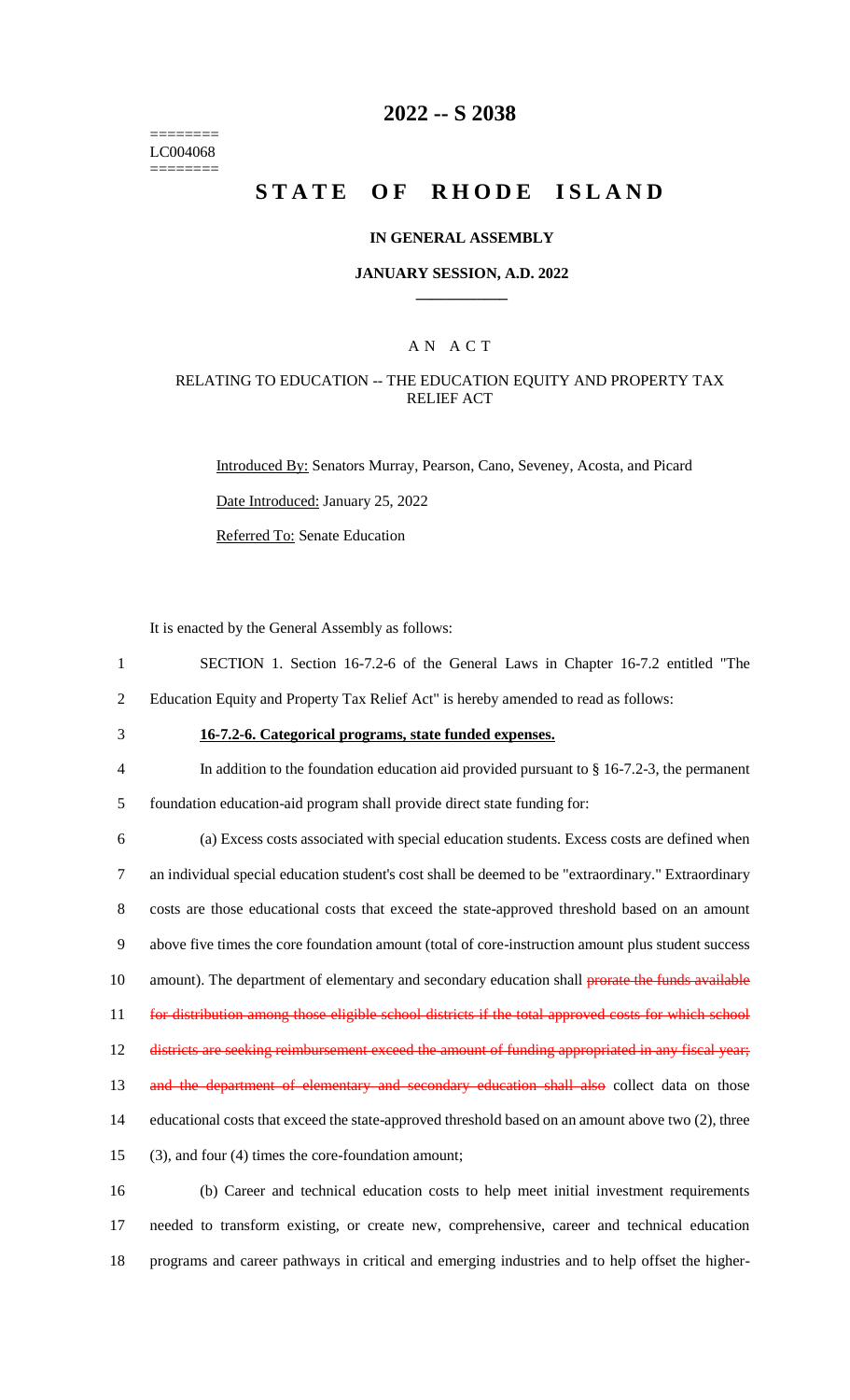than-average costs associated with facilities, equipment maintenance and repair, and supplies necessary for maintaining the quality of highly specialized programs that are a priority for the state. The department shall develop criteria for the purpose of allocating any and all career and technical education funds as may be determined by the general assembly on an annual basis. The department of elementary and secondary education shall prorate the funds available for distribution among those eligible school districts if the total approved costs for which school districts are seeking reimbursement exceed the amount of funding available in any fiscal year;

 (c) Programs to increase access to voluntary, free, high-quality pre-kindergarten programs. The department shall recommend criteria for the purpose of allocating any and all early childhood program funds as may be determined by the general assembly;

 (d) Central Falls, Davies, and the Met Center Stabilization Fund is established to ensure that appropriate funding is available to support their students. Additional support for Central Falls is needed due to concerns regarding the city's capacity to meet the local share of education costs. This fund requires that education aid calculated pursuant to § 16-7.2-3 and funding for costs outside the permanent foundation education-aid formula, including, but not limited to, transportation, facility maintenance, and retiree health benefits shall be shared between the state and the city of Central Falls. The fund shall be annually reviewed to determine the amount of the state and city appropriation. The state's share of this fund may be supported through a reallocation of current state appropriations to the Central Falls school district. At the end of the transition period defined in § 16-7.2-7, the municipality will continue its contribution pursuant to § 16-7-24. Additional support for the Davies and the Met Center is needed due to the costs associated with running a stand-alone high school offering both academic and career and technical coursework. The department shall recommend criteria for the purpose of allocating any and all stabilization funds as may be determined by the general assembly;

 (e) Excess costs associated with transporting students to out-of-district non- public schools. This fund will provide state funding for the costs associated with transporting students to out-of- district non-public schools, pursuant to chapter 21.1 of this title. The state will assume the costs of non-public out- of-district transportation for those districts participating in the statewide system. 29 The department of elementary and secondary education shall prorate the funds available for distribution among those eligible school districts if the total approved costs for which school districts are seeking reimbursement exceed the amount of funding available in any fiscal year;

 (f) Excess costs associated with transporting students within regional school districts. This fund will provide direct state funding for the excess costs associated with transporting students within regional school districts, established pursuant to chapter 3 of this title. This fund requires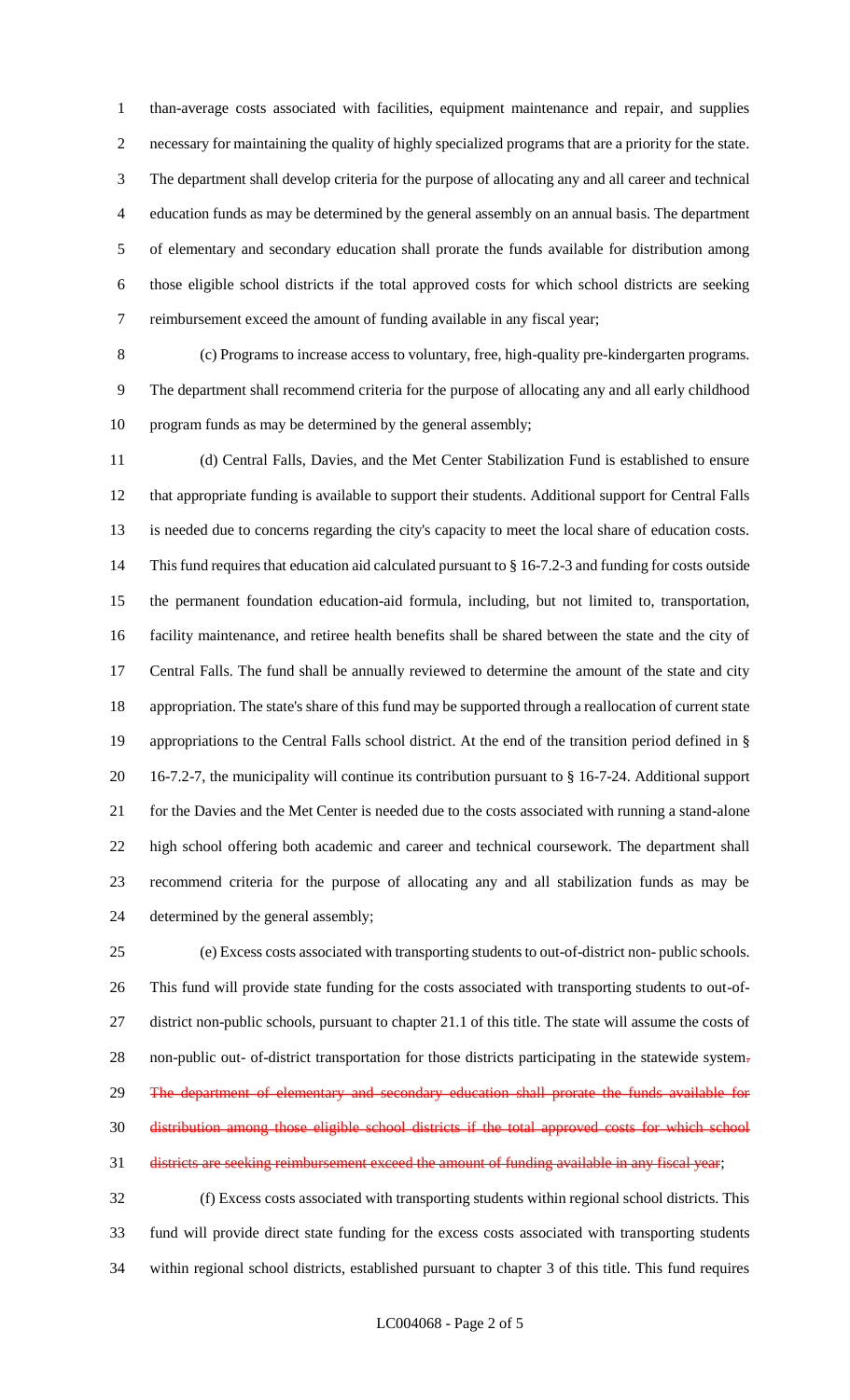that the state and regional school district share equally the student transportation costs net any 2 federal sources of revenue for these expenditures. The department of elementary and secondary education shall prorate the funds available for distribution among those eligible school districts if 4 the total approved costs for which school districts are seeking reimbursement exceed the amount of funding available in any fiscal year;

 (g) Public school districts that are regionalized shall be eligible for a regionalization bonus as set forth below:

 (1) As used herein, the term "regionalized" shall be deemed to refer to a regional school district established under the provisions of chapter 3 of this title, including the Chariho Regional School district;

 (2) For those districts that are regionalized as of July 1, 2010, the regionalization bonus shall commence in FY 2012. For those districts that regionalize after July 1, 2010, the regionalization bonus shall commence in the first fiscal year following the establishment of a regionalized school district as set forth in chapter 3 of this title, including the Chariho Regional School District;

 (3) The regionalization bonus in the first fiscal year shall be two percent (2.0%) of the state's share of the foundation education aid for the regionalized district as calculated pursuant to §§ 16-7.2-3 and 16-7.2-4 in that fiscal year;

 (4) The regionalization bonus in the second fiscal year shall be one percent (1.0%) of the state's share of the foundation education aid for the regionalized district as calculated pursuant to §§ 16-7.2-3 and 16-7.2-4 in that fiscal year;

(5) The regionalization bonus shall cease in the third fiscal year;

 (6) The regionalization bonus for the Chariho regional school district shall be applied to the state share of the permanent foundation education aid for the member towns; and

 (7) The department of elementary and secondary education shall prorate the funds available for distribution among those eligible regionalized school districts if the total, approved costs for which regionalized school districts are seeking a regionalization bonus exceed the amount of funding appropriated in any fiscal year;

 (h) Additional state support for English learners (EL). The amount to support EL students shall be determined by multiplying an EL factor of ten percent (10%) by the core-instruction per- pupil amount defined in § 16-7.2-3(a)(1) and applying that amount of additional state support to EL students identified using widely adopted, independent standards and assessments identified by the commissioner. All categorical funds distributed pursuant to this subsection must be used to provide high-quality, research- based services to EL students and managed in accordance with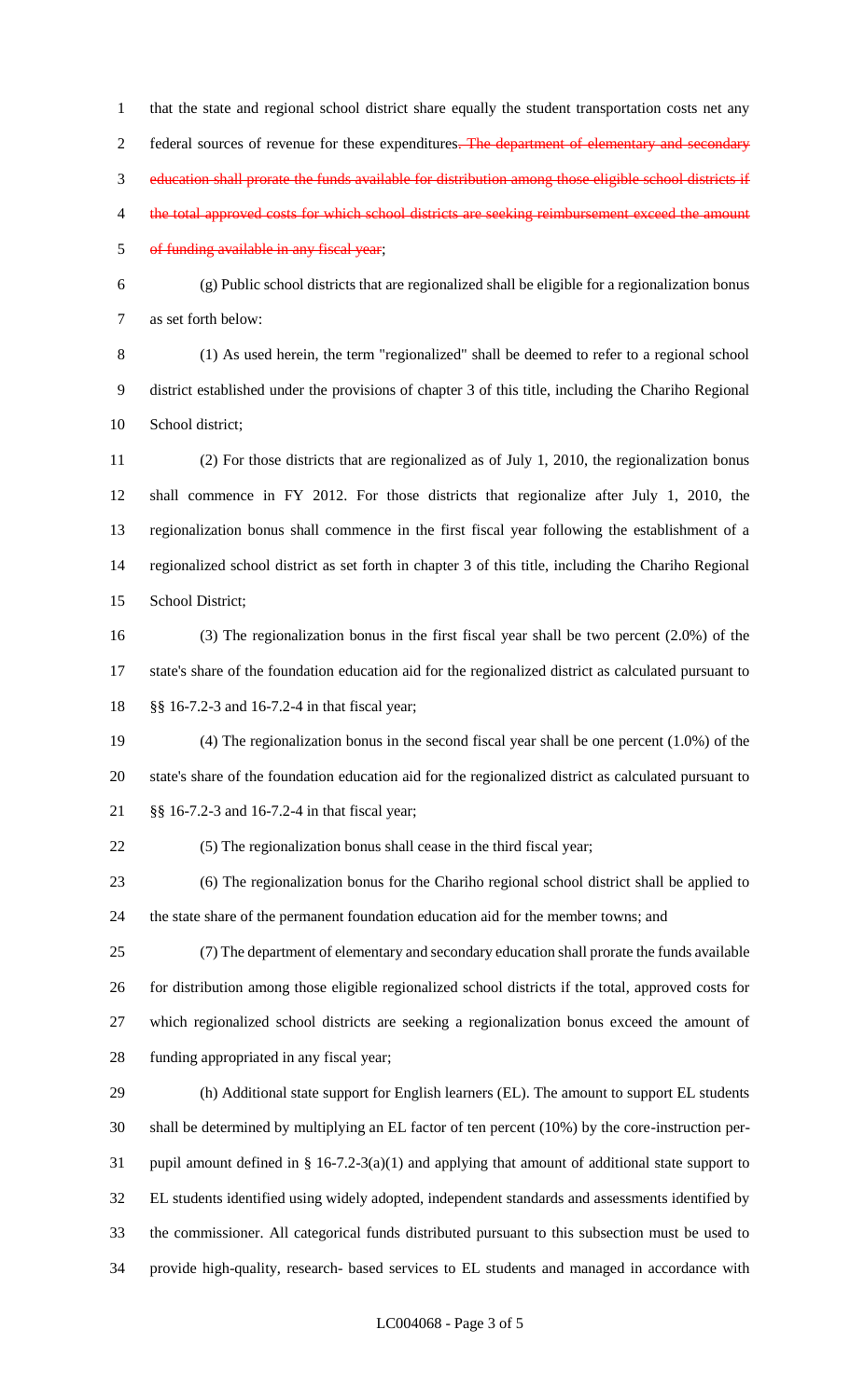requirements set forth by the commissioner of elementary and secondary education. The department of elementary and secondary education shall collect performance reports from districts and approve the use of funds prior to expenditure. The department of elementary and secondary education shall ensure the funds are aligned to activities that are innovative and expansive and not utilized for activities the district is currently funding. The department of elementary and secondary education shall prorate the funds available for distribution among eligible recipients if the total calculated costs exceed the amount of funding available in any fiscal year;

 (i) State support for school resource officers. For purposes of this subsection, a school resource officer (SRO) shall be defined as a career law enforcement officer with sworn authority who is deployed by an employing police department or agency in a community-oriented policing assignment to work in collaboration with one or more schools. School resource officers should have completed at least forty (40) hours of specialized training in school policing, administered by an accredited agency, before being assigned. Beginning in FY 2019, for a period of three (3) years, school districts or municipalities that choose to employ school resource officers shall receive direct state support for costs associated with employing such officers at public middle and high schools. Districts or municipalities shall be reimbursed an amount equal to one-half (½) of the cost of salaries and benefits for the qualifying positions. Funding will be provided for school resource officer positions established on or after July 1, 2018, provided that:

(1) Each school resource officer shall be assigned to one school:

20 (i) Schools with enrollments below one thousand  $t$  welve two hundred (1,200) students shall require one school resource officer;

- 22 (ii) Schools with enrollments of one thousand  $t$ welve two hundred (1,200) or more students
- 23 shall require two school resource officers;
- (2) School resource officers hired in excess of the requirement noted above shall not be eligible for reimbursement; and
- (3) Schools that eliminate existing school resource officer positions and create new positions under this provision shall not be eligible for reimbursement; and
- 28  $\left\langle \right\rangle$  Categorical programs defined in subsections (a) through (g) shall be funded pursuant to
- 29 the transition plan in  $§$  16-7.2-7.
- SECTION 2. This act shall take effect upon passage.

======== LC004068 ========